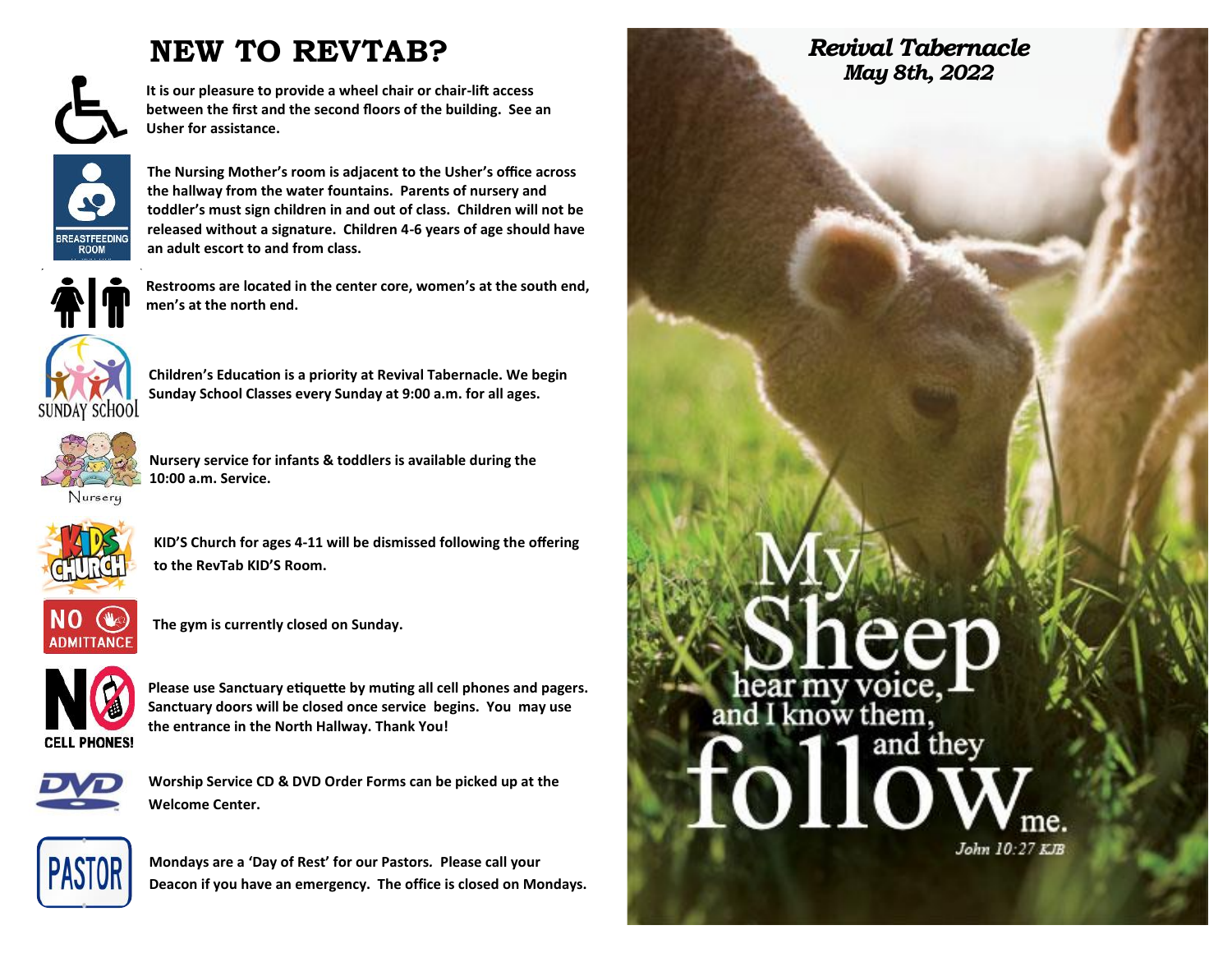

## **SUNDAY SCHOOL**

**9:00** AMRevTab KIDS Classes

 Nursery: Ages Birth - 2 years Toddlers Class: Ages 2 - Pre -K & Kindergarten Beginner 's Class: Pre -K & Kindergarten Faith Builders: Grades 1, 2 & 3 Mountain Movers: Grades 4, 5 & 6

#### Youth & Adult Classes

 High School: Youth Center (Upstairs) H.S. Grad: 25 yrs. - North Hall, Rm. 1 Adults (English): Sanctuary -Various Teachers Adults (Spanish): Bookstore - Pastor Felix & Nery Hernandez

## **WORSHIP SERVICE**

**10:00** AM English Service in Sanctuary KID 'S Church in the Youth Center upstairs Spanish Service in Hall

## **LIFE CONNECTING CLASSES**

**6:30** PM Women in N. Hallway Room One Men in Prayer Room Adults (Spanish) in N. Hallway Room Two - Pastors Hernandez Children in Gymnasium Classroom Youth in Youth Center (Upstairs)

Service & KIDS Church 9 AM Sunday School  $\infty$ Service & KIDS Church 10:00 AM Worship **10:00 AM** Sun Mon Tue Wed Thu Fri Sat **9 AM** 8 Sunday School If your birthday or anniversary does not appear on the **HAPPY MOHTERRanee Dieh BIRTHDAY** Ranee Diehl **BIRTHDAY DAY! 'S**   $\bullet$ Pastors Day Off **Pastors Day Off** g 6:30 PM Freedom Pathways Class Pathways Class **6:30 PM**  10 **Ta** Mike & Sandy Klinger Mike & Sandy Klinger **ANNIVERSARY ANNIVERSARY** Cathy Durham Cathy Durham **BIRTHDAY BIRTHDAY** Freedom church Connecting Classes 6:30 PM Life Connecting Classes **6:30 PM Med**  $\Box$ calendar, please notify the office at 538Elsie Pardoe Wendy Cole Wendy Cole **BIRTHDAY** Elsie Pardoe **BIRTHDAY** E Restaurant at Silver Devotional Breakfast<br>at Silver-moon **7 AM**  12 Alexander Griffith Alexander Griffith Eugene Ivankin Cameron Kline Eugene Ivankin Cameron Kline Taylor Melius Taylor Melius **BIRTHDAY** Julia Mong **BIRTHDAY** Julia Mong Ladies 2000 so we can update our information. 13 E Silver Devotional Breakfast at **6 AM**  Bob & Linda Scott Bob & Linda Scott Sharlee Bennage **ANNIVERSARY ANNIVERSARY** Sharlee Bennage **BIRTHDAY** -moon Restaurant Men's Sat 14 **ANNIVERSARY ANNIVERSARY** Mtthew Griffith Zachary & Taylor<br>Wenrick Mtthew Griffith Zachary & Taylor **BIRTHDAY BIRTHDAY**

May 8th Weekly Events, Birthday's & Anniversary's

**Birthday's** 

**Ro** 

**Anniversary's** 

Events,

May 8th

**Weekly**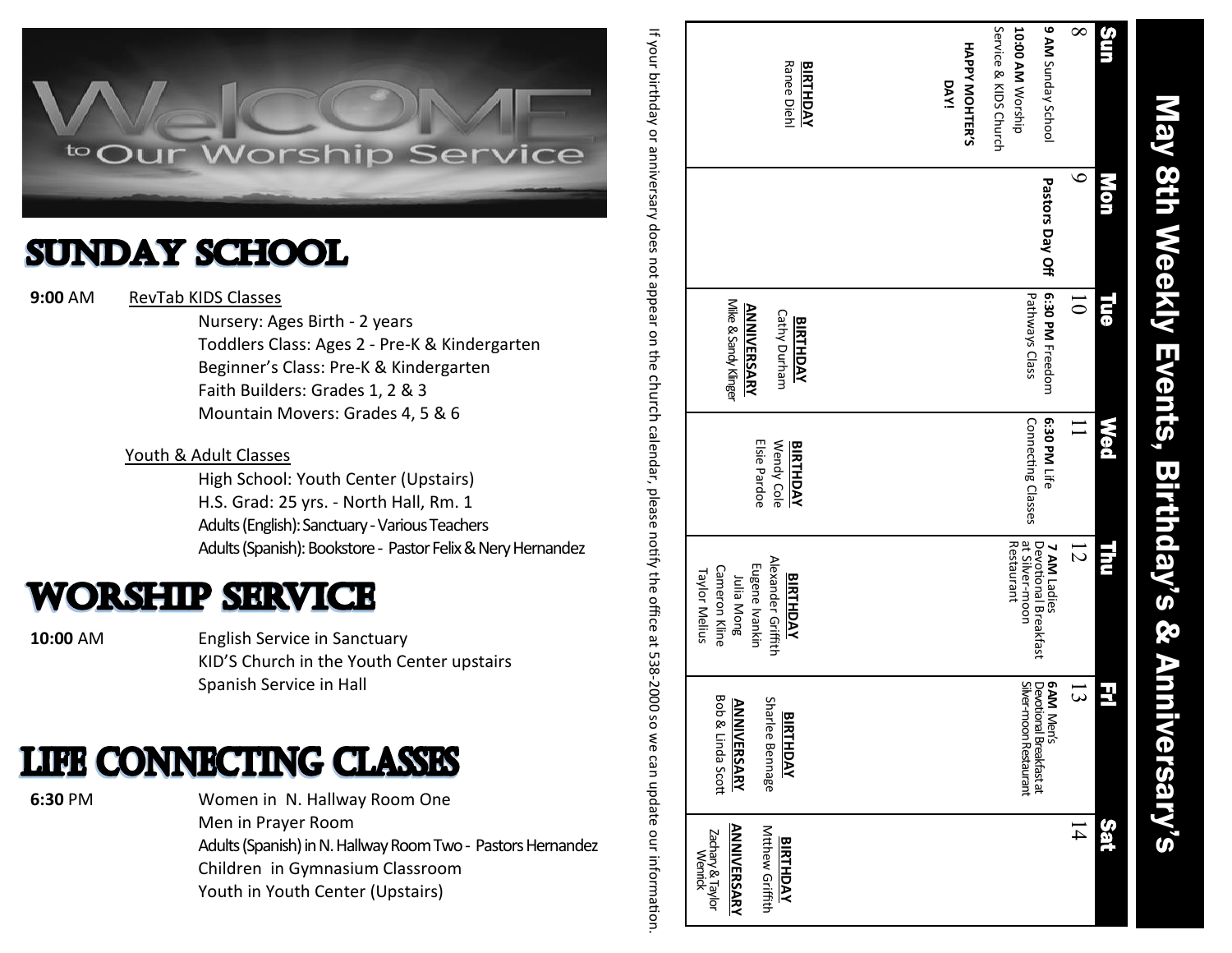

LADIES BIBLE STUDY & BREAKFAST THURSDAYS ~ 7 AM **137 SILVER MOON RESTAURANT** LEWISBURG

THE STUDY OF

#### **REVTAB MEN'S DEVOTIONAL BREAKFAST**

EVERY FRIDAY AT 6 A.M. 137 Silver Moon Restaurant ~ Lewisburg



**REVIVAL TABERNACLE MEN'S MINISTRY** 

#### **WELCOME TO REVTAB!**

*Welcome to all of our guests today! We hope that you join us again very soon! Our Greeters have a gift for you at the Welcome Center in the foyer.*

### SPECIAL ANNOUNCEMENTS **May 8th, 2022**

#### **HAPPY MOTHER'S DAY!**

- ~ May 19th at 6:30 PM **Mother, Daughter & Sister Fun Night**
- ~ May 29th at 10 AM **Youth Lead Worship Service**
- ~ June 12th at 10 AM **RevTab's Graduation Sunday**
- ~ May 31st 6:30 PM **Freedom Pathway's Cook-Out**

~ **Ladies Bible Study**& **Breakfast** Thursdays at 7 a.m. at Silvermoon Restaurant, Lewisburg

- ~ **Men's Devotional Breakfast** Fridays at 6 a.m. at Silvermoon Restaurant, Lewisburg
- ~ **Building Fund** Sunday 1st Sunday of every month
- ~ **Missions Fund** Sunday 3rd Sunday of every month